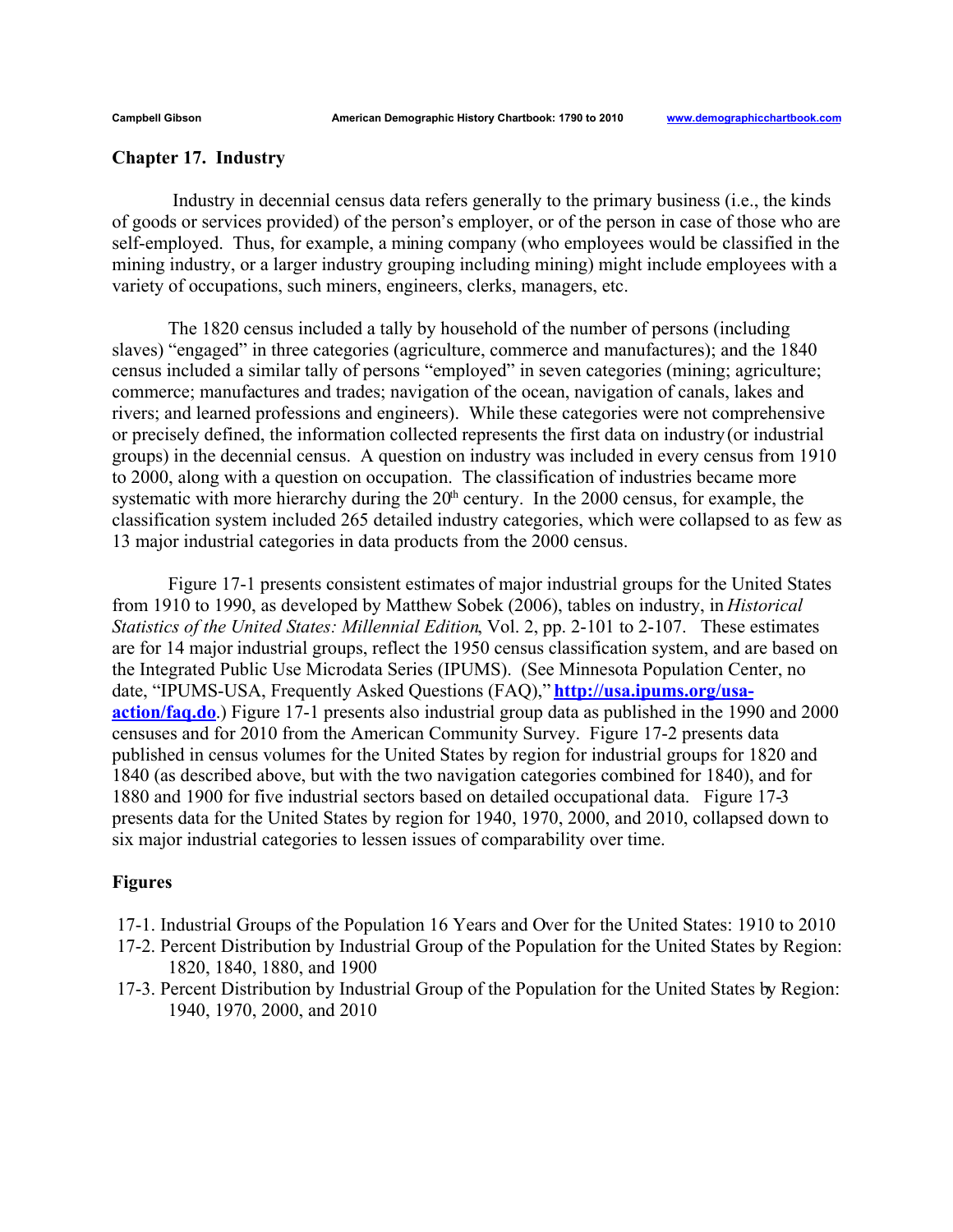## Figure 17-1.

## **Industrial Groups of the Population 16 Years and Over for the United States: 1910 to 2010**

(Percentage of noninstitutionalized civilians 16 years and over with industry reported; employed population only, 1940 to 1990) **1910 TO 1990**



<sup>1</sup> Includes health care and social assistance.

Sources: Matthew Sobek (2006c), tables on industry, in *Historical Statistics of the United States: Millennial Edition*, Vol. 2, pp. 2-101 to 2-107; and U.S. Census Bureau, decennial census publications and for 2010, the American Community Survey (ACS). See *www.demographicchartbpook.com, References*. Copyright © 2013 by Campbell Gibson. Graphics may be copied for personal use or for educational purposes, but may not be sold. March 6, 2013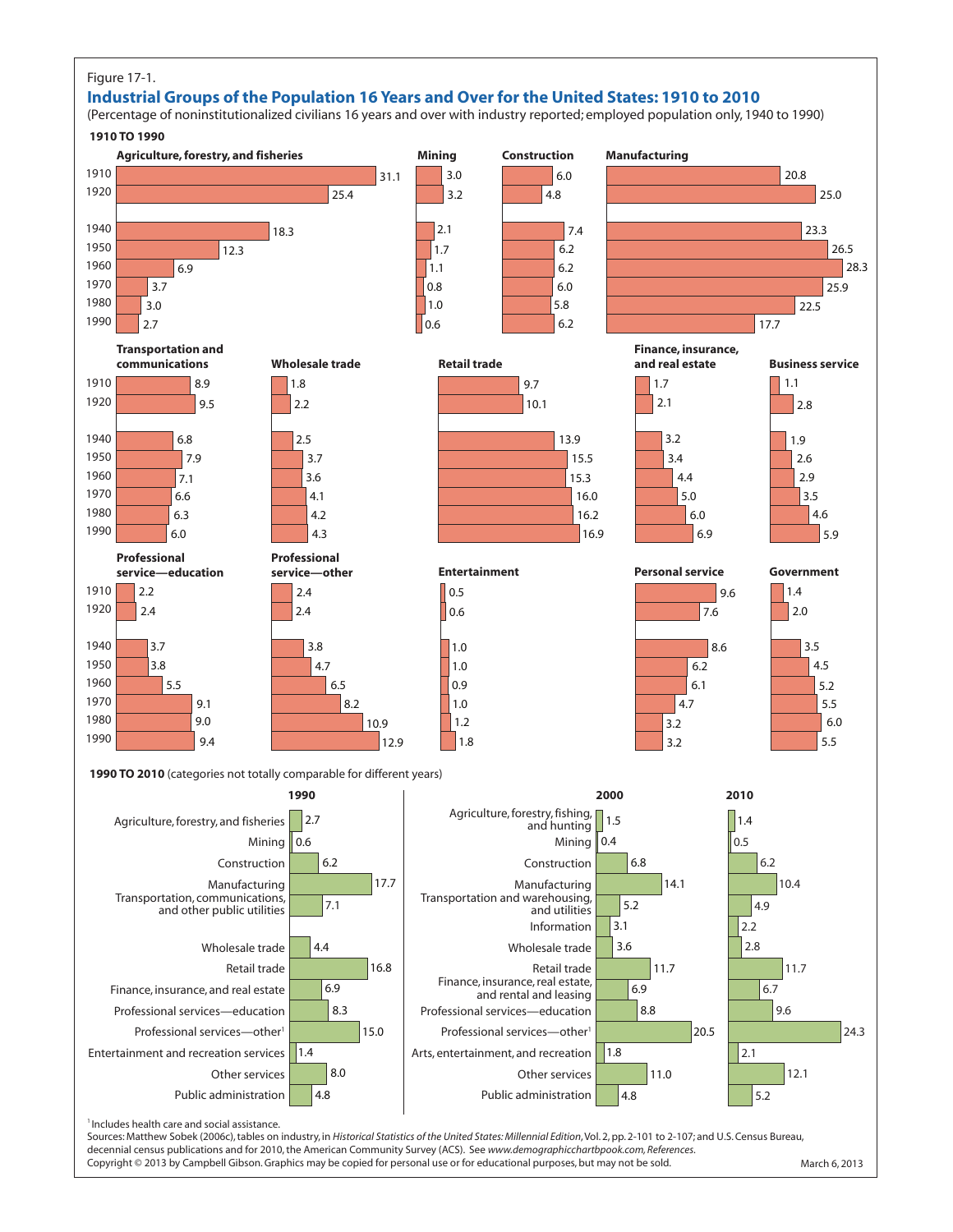| Figure 17-2.<br>1820, 1840, 1880, and 1900 | Percent Distribution by Industrial Group of the Population for the United States by Region:                                                           |                                                                                                                                |          |                         |                                      |
|--------------------------------------------|-------------------------------------------------------------------------------------------------------------------------------------------------------|--------------------------------------------------------------------------------------------------------------------------------|----------|-------------------------|--------------------------------------|
|                                            | 1820 (based on categories included on the census questionnaire)<br>Agriculture                                                                        | Manufacturing                                                                                                                  |          |                         | Commerce                             |
|                                            |                                                                                                                                                       |                                                                                                                                |          |                         |                                      |
| <b>United States</b>                       |                                                                                                                                                       | 82.8                                                                                                                           |          |                         | 14.2<br> 2.9                         |
| North                                      |                                                                                                                                                       | 75.4                                                                                                                           |          |                         | 20.8<br>3.9                          |
| South                                      |                                                                                                                                                       | 89.6                                                                                                                           |          |                         | 8.2                                  |
|                                            | Percentage not shown on figure: Manufacturing, South (2.1).                                                                                           |                                                                                                                                |          |                         |                                      |
|                                            | 1840 (based on categories included on the census questionnaire)                                                                                       |                                                                                                                                |          |                         |                                      |
| Agriculture                                | Mining                                                                                                                                                | <b>Manufactures</b><br>and trades                                                                                              | Commerce | Navigation              | Learned professions<br>and engineers |
| <b>United States</b>                       |                                                                                                                                                       | 77.5                                                                                                                           |          |                         | 16.5<br>2.5                          |
| North                                      | 68.8                                                                                                                                                  |                                                                                                                                |          |                         | 23.1<br>3.1 2.8                      |
| South                                      |                                                                                                                                                       | 88.4                                                                                                                           |          |                         | 8.3                                  |
| Agriculture                                | 1880 (based on detailed occupational data for the population 10 years and over)<br>Manufacturing and<br>mechanical pursuits                           | Trade and<br>transportation                                                                                                    |          | Professional<br>service | Domestic and<br>personal service     |
| <b>United States</b>                       | 44.1                                                                                                                                                  |                                                                                                                                | 22.1     | 3.5<br>10.4             | 20.0                                 |
| North                                      | 34.4                                                                                                                                                  | 28.2                                                                                                                           | 12.6     | 4.0                     | 20.8                                 |
| South                                      |                                                                                                                                                       | 65.5                                                                                                                           |          | 5.7<br>8.9              | 17.4                                 |
| West                                       | 23.7                                                                                                                                                  | 31.9                                                                                                                           | 13.6     | 3.9                     | 26.9                                 |
|                                            | Percentage not shown on figure: Professional service, South (2.4).<br>1900 (based on detailed occupational data for the population 10 years and over) |                                                                                                                                |          |                         |                                      |
| Agriculture                                | Manufacturing and<br>mechanical pursuits                                                                                                              | Trade and<br>transportation                                                                                                    |          | Professional<br>service | Domestic and<br>personal service     |
| <b>United States</b>                       | 35.7                                                                                                                                                  | 24.4                                                                                                                           |          | 16.4                    | 4.3<br>19.2                          |
| North                                      | 25.2                                                                                                                                                  | 30.5                                                                                                                           | 19.5     | 4.9                     | 19.9                                 |
| South                                      | 57.9                                                                                                                                                  |                                                                                                                                | 12.1     | 9.8                     | 3.0<br>17.3                          |
| West                                       | 27.3                                                                                                                                                  | 25.8                                                                                                                           | 19.4     | 5.7                     | 21.8                                 |
|                                            | Sources: U.S. Census Bureau, decennial census publications. See www.demographicchartbpook.com, References.                                            | Copyright © 2010 by Campbell Gibson. Graphics may be copied for personal use or for educational purposes, but may not be sold. |          |                         | June 7, 2010                         |